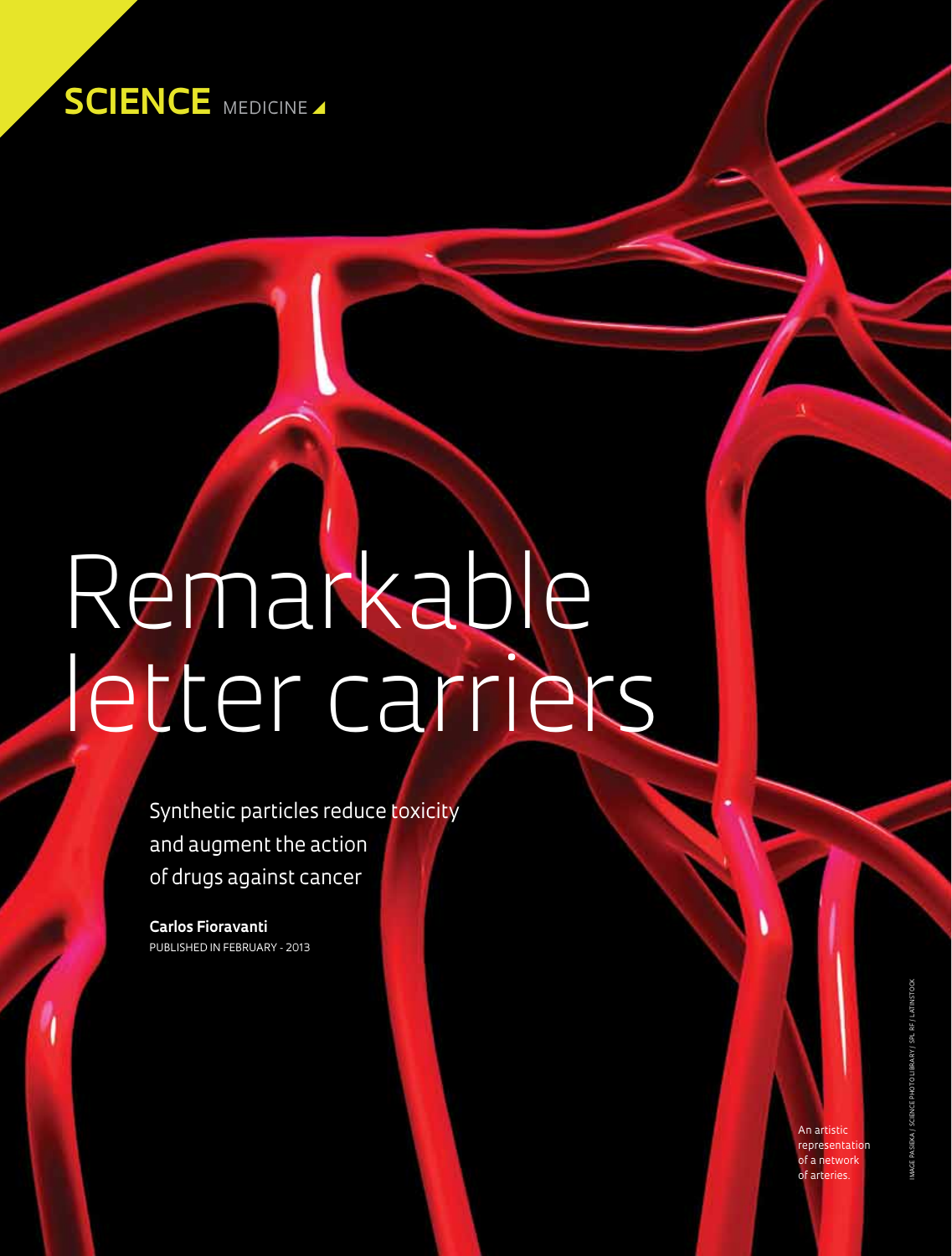**THEREN WEITERN WEILTERN WEITERN WEITERN WARTERN PRIMEDITE CONTINUES.<br>
THEREN WARTERN WARTERN WARTEN DETECTS ON THE MANUSCRYPER THE MANUSCRYPER SCIENCIJ PATTICLES—in national and international scientific iournals. he did n** Raul Maranhão presented his cancer treatment strategy—based on artificial, compact, cholesterol particles—in national and international scientific journals, he did not imagine that he would encounter so many surprises, disappointments, setbacks and detours in moving his idea forward. Systematically, he experimented using animal models and then on limited groups of people with cancer, concluding that lipid nanoemulsions (known as LDEs) could act as a drug platform. LDEs would be able to carry drugs to predefined targets and reduce toxicity, which is a serious problem and very common in anti-cancer therapies. Often, the unwanted effects of these therapies are severe enough to limit their use, forcing a reduction in dosage or cessation of treatment. "We mastered some chemotherapeutics," said Dr. Maranhão, with equanimity earlier this year from his basement office at the University of São Paulo (USP) Heart Institute (Incor).

He then brought up on his computer screen a table summarizing the undesirable side effects that arose in 46 people treated with carmustine, a highly toxic anti-tumor drug, combined with spheres of artificial cholesterol. With this treatment, the most common side effects—such as nausea, vomiting, alopecia (hair loss), anemia, severe loss of immune cells and hepatic or renal changes evaluated at grades 1, 2 and 3—were minimal, even at a dosage of 350 milligrams, nearly three times more than the dosage normally administered. "The results are very consistent, with no loss of pharmacological action," he says.

Making these strategies work is not easy. There is a global battle to reduce drug toxicity, which could result in more treatment options for physicians and less discomfort for people undergoing treatment. Teams from the State University of Campinas (Unicamp) and the Butantan Institute are also making progress with other types of particles that are proving effective in improving the action of drugs and vaccines. In each case, new combinations must pass all the safety and toxicity tests in animal models and in humans, and if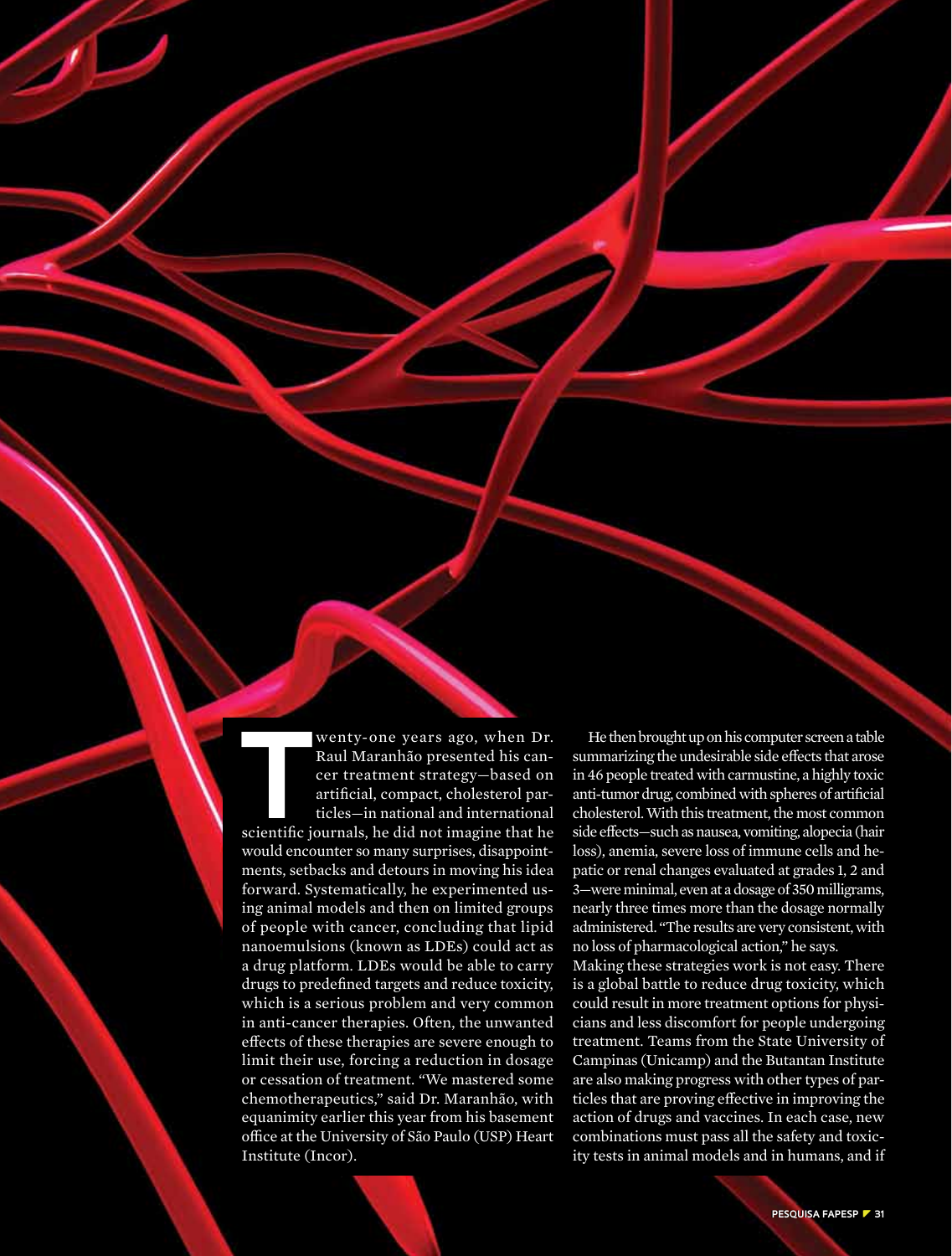#### PRINCIPAL DESTINATIONS

Concentration of cholesterol particles (LDE) with taxol, labeled with radioactive elements in the tissues and organs of mice



they perform satisfactorily in all of these experiments, they will be approved for widespread use.

Dr. Maranhão had to overcome many scientific, technical and bureaucratic obstacles before successfully concentrating the drug-containing spheres in tumors *(see graph above)*. Cholesterol-rich LDEs, with a structure similar to low density lipoprotein (LDL) and a diameter of 20 to 60 nanometers (one nanometer is one millionth of a millimeter), are captured by cells through LDL receptors, which are abundant in tumor cells. "We deceived the tumor cells by providing a raw material they need in order to multiply, combined with a drug that will destroy them," he says.

Two other anti-tumor drugs, paclitaxel (Taxol) and etoposide, provided them with more work to do. With Hélio Stefani, a colleague from the USP School of Pharmaceutical Sciences, Dr. Maranhão soaked the LDE spheres with fatty acids to augment the adherence of the anti-tumor drugs. "In tests in mice and people with cancer," he said, "the toxicity decreased dramatically." However, this does not always work. In fact, the toxicity of methotrexate did not decrease when combined with LDE spheres. "I cannot explain why, but it may be possible to reduce the dosage, since the combination with the LDEs augments the absorption of the drug by tumor cells."

#### **Testing in hospitals**

Intense scientific work and the results of initial clinical trials conducted since 1990 on approximately 200 people have served as the motivation behind two broader clinical trials that are in progress at public hospitals in the city of São Paulo. In one study, 23 people, after undergoing other treatments for prostate, breast, ovarian and lung cancer, some with bone metastases, are now receiving Taxol and LDE at the Arnaldo Vieira de Carvalho Cancer Institute. In two men, the level of prostate specific antigen (PSA) decreased from 100 to 10 nanograms per deciliter of blood, indicating the regression of prostate cancer after seven months of treatment, according to Dr. Sylvia Graziani, a physician at the Institute's oncology clinic. "In ovarian and breast cancers, we observed a stabilization of the disease and a significant improvement in clinical status due to the absence of adverse effects common to chemotherapy," she says. "I saw a number of patients having lunch while undergoing chemotherapy," says Dr. Maranhão. The medications used to prevent vomiting, a common side effect of treatment, have been eliminated.

"LDEs have a high affinity for inflamed tissues and areas of intense cell division," says Dr. Maranhão. This characteristic led to other potential uses, such as treating atherosclerosis, a chronic inflammatory disease characterized by the buildup of fatty plaque in the arteries and veins. In one experiment, the arteries of rabbits with cholesterol plaques, somewhat similar to tumors, absorbed three times more LDEs than other tissues or organs. "The LDEs with paclitaxel cleaned the rabbit arteries," he said, as he showed a succession of photos and graphics. The information he collected was used as the basis for testing the safety of combining taxol with LDE in a group of 10 people selected for treatment at the Dante Pazzaneze Institute of Cardiology in São Paulo. The results, detailed in an article in the final stages of preparation, indicate that this strategy can reduce the inflammation that accompanies the formation of fatty plaques in the coronary arteries of people who have already suffered a heart attack. "We have almost zero toxicity," he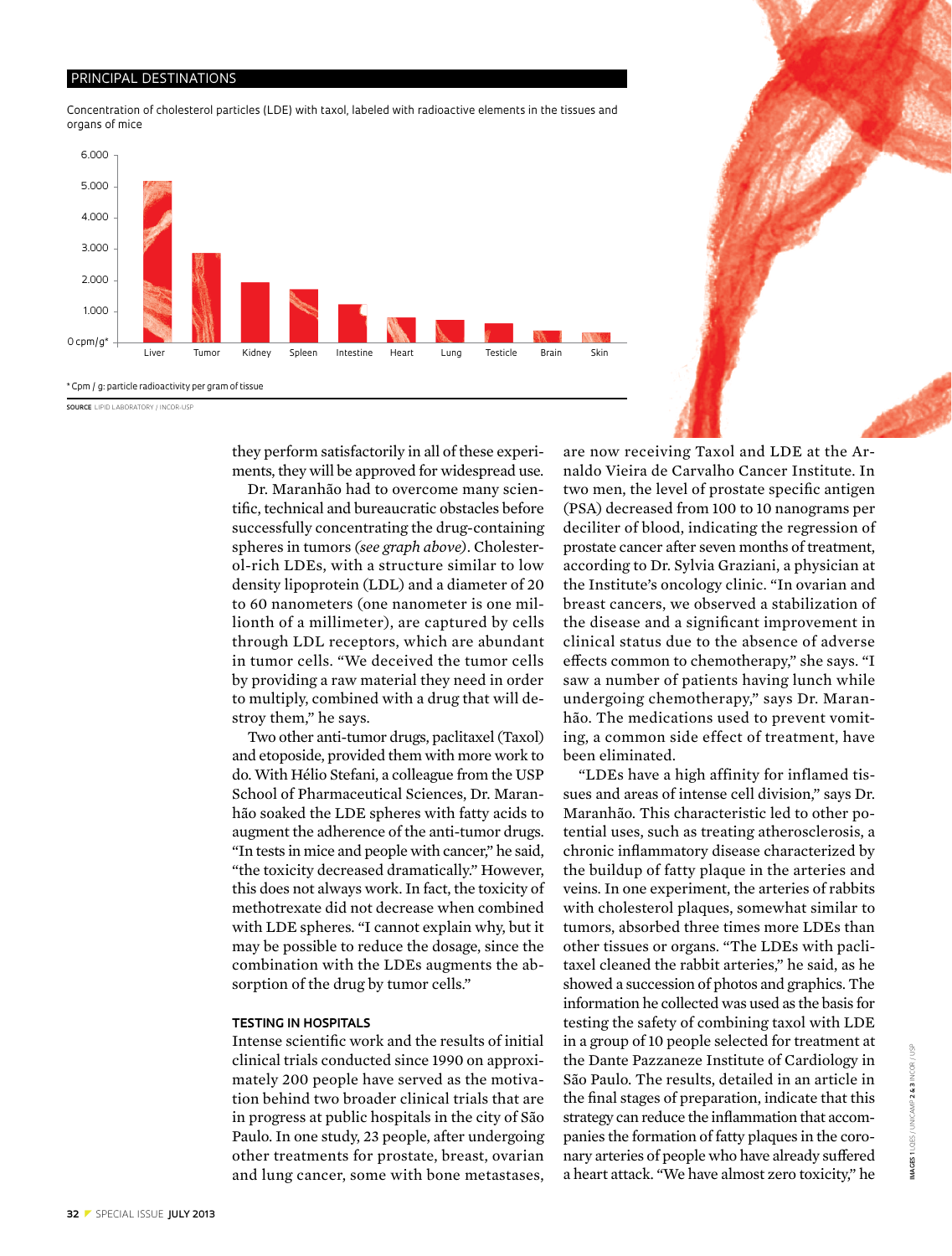# **Carbon nanotubes activate immune cells and augment the response to antigens**

concludes. This evidence is also impressive because it supports the use of an anti-tumor agent such as taxol to treat heart disease.

## **New vaccines in sight**

Particles that carry drugs can do more than expected, and they can change other characteristics that often hinder drug efficacy. The Unicamp team of Chemist Oswaldo Alves has apparently overcome a limitation of camptothecin, an antitumor agent that is difficult to apply because of its insolubility, according to tests performed on tumor cells at the Federal University of São Paulo (Unifesp).

"We made a slurry with silica nanoparticles, and the camptothecin entered the cells as if it were soluble," says Amauri Jardim de Paula, one of the Alves researchers. "Today, we can synthesize nanostructures with a high degree of control over the chemical and physical properties on the surface and inside so that the surface can attract and the interior repel water molecules."

In the cover story of the October 2012 issue of the *Journal of the Brazilian Chemical Society*, Alves makes an important statement concerning the safety of using mesoporous silica nanoparticles: these nanostructures do not destroy red blood cells under real-life conditions when immersed in plasma, regardless of the electrical charge on the surface of the particles; previous studies performed on a cell solution have suggested that this could be the case. A type of nanostructured porous silica called

SBA-15 is proving effective in transporting vac-

cines orally, according to studies conducted since 2002 in collaboration with the University of São Paulo, the Butantan Institute and the Laboratório Cristália. Tests with the hepatitis B vaccine in mice indicate that viral antigens carried by silica spheres were able to pass through

the extremely acidic environment of the stomach, which most proteins cannot withstand, and be absorbed in the intestines.

"We are now in the process of planning tests on human volunteers," says Osvaldo Sant'Anna, a Butantan researcher who is excited about the possibility of expanding oral vaccinations that are currently limited to the Sabin polio vaccine. He believes that if the tests go forward with positive results, silica particles could carry more than one vaccine at a time, in a manner more benign to the body than current techniques of application (injections), and they could yield considerable savings by eliminating the use of needles and syringes. These silica particle-based delivery vehicles could also increase the number of people vaccinated and enable the application of doses smaller than those presently administered.

Diego Stéfani Teodoro Martinez, of the Alves team, prepared carbon nanotubes of 10 to 40 nanometers in diameter and up to 10 micrometers in length soaked in antigens. This combination increased the body's response compared to the response induced by antigens alone in preliminary tests in mice at the Butantan Institute, in partnership with Sant'Anna. "Nanotubes apparently have an immunostimulatory effect," says Martinez, "possibly because they activate macrophages, a type of immune cell, and the release of cytokines," which are the communication molecules of the immune system.

Other combinations of carriers and drugs may also yield impressive results. Unicamp, USP and



Special vehicles: purified carbon nanotubes (*in red*) and lipid nanoemulsion alone (*left*) and with methotrexate (*right*).

1

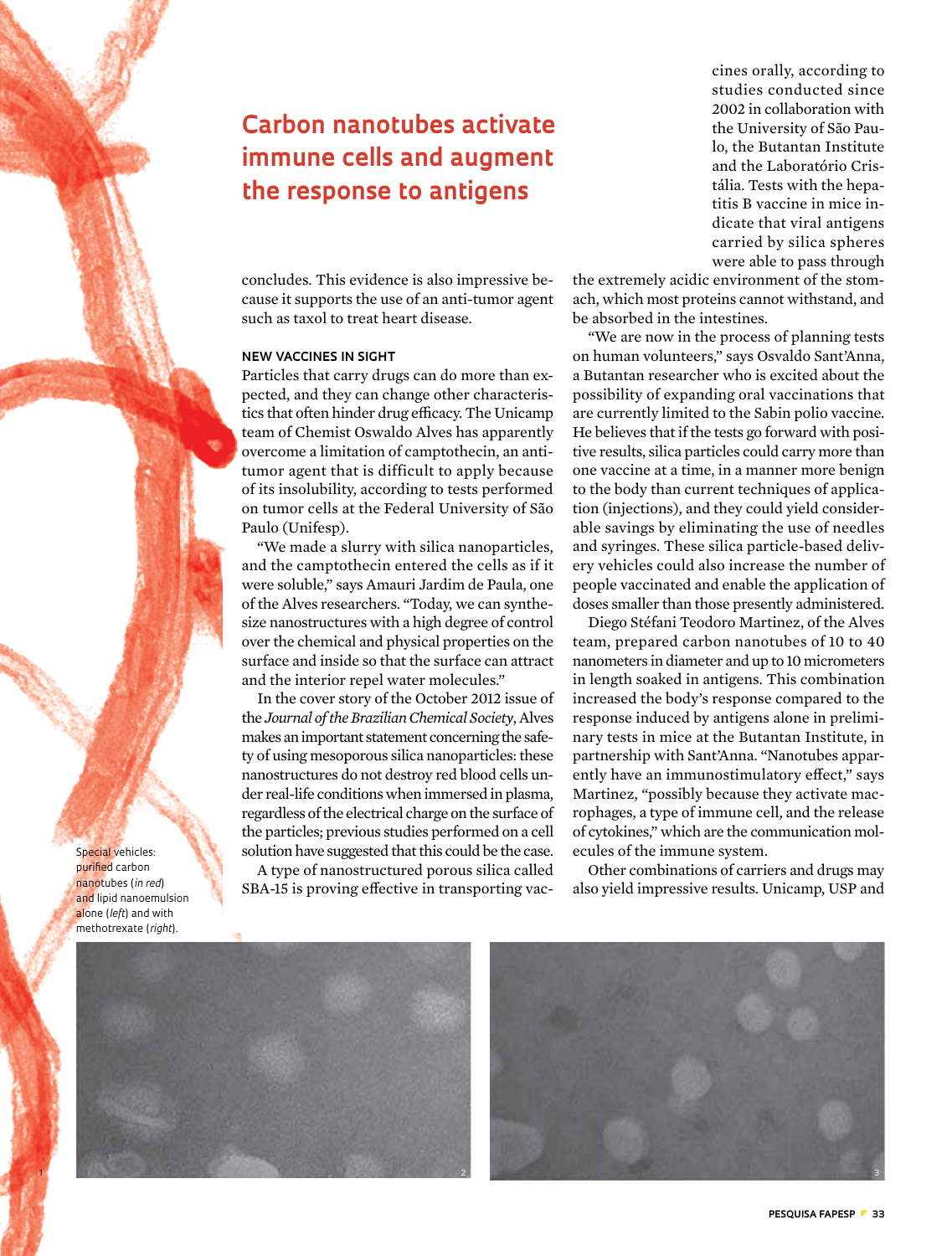

"The pluronic must have facilitated the entry of the P-MAPA into the layer of cells lining the inside of the urinary bladder," says Fávaro. "It's an excellent result." If confirmed in future studies, this effect may allow a considerable savings in drug costs and improve drug action, in addition to reducing the risk of any toxic effects. The P-

MAPA and LDE spheres apparently do not lead to adverse reactions, nor do they present health risks, according to the tests performed thus far.

In studies conducted at Unicamp and Colorado State University in the US—with funding from the research network Farmabrasilis, FAPESP, the National Council for Scientific and Technological Development (CNPq), the US National Institutes of Health (NIH) and Unesp of Botucatu—P-MAPA has been shown to halt the progression of bladder cancer and slow the growth of bacterial colonies that cause tuberculosis in animal models. In studies on rats with bladder cancer, P-MAPA exhibited superior efficacy compared

 **"Almost no one is questioning the origin and purity of the nanostructure samples used in experiments," says Alves**

to the BCG vaccine, the best available treatment against this disease, as detailed in an article published in the June 2012 issue of the journal *Infectious Agents and Cancer.*

Results that now appear simple to understand were, at first, difficult to interpret. In 2006, Oswaldo Alves was faced with the following dilemma: should I purchase or synthesize the carbon nanotubes? He decided to buy them, but he noted that the nanotube sample was not a pure substance, as it should be, and this caused Alves to doubt the results of the experiments—positive or negative—uncertain whether the outcomes he observed were caused by the action of the nano-

> tubes or the impurities. "Purity has been a neglected subject," he says. "Because of the rush to publish results, almost no one is questioning the origin of the nanostructure samples used in experiments; there is an assumption [that] they are pure." Alves and his group developed their own purification techniques, and they now remove 98% of the metallic and carbonaceous residue from the imported nanomaterials. The resulting purified substances from Unicamp's Solid State Chemistry Laboratory are so different from



the original that they have been named LQES-1 and LQES-2. Another ongoing challenge, he said, is "to identify other chemists, physicists, biologists and physicians who want to work with nanostructures and believe that it is possible to bring quality to Brazilian science."

"We cannot move forward alone," says Dr. Maranhão, who has also faced many dilemmas. One of them was where to publish the results: "if I reveal too much, having sought the most widely read journals, I could be pushed aside by other groups, which could advance more quickly". Deciding not to publish was not feasible because publishing scientific articles affords researchers visibility and credibility. The solution he found was to publish in medical journals of medium impact "without much fanfare."

When Dr. Maranhão started, there were no patent laws for new drugs. At that time, the concept of medical nanotechnology did not exist, and the national companies were not interested in developing national drugs in Brazil. He tried a few foreign companies, hoping to find partners